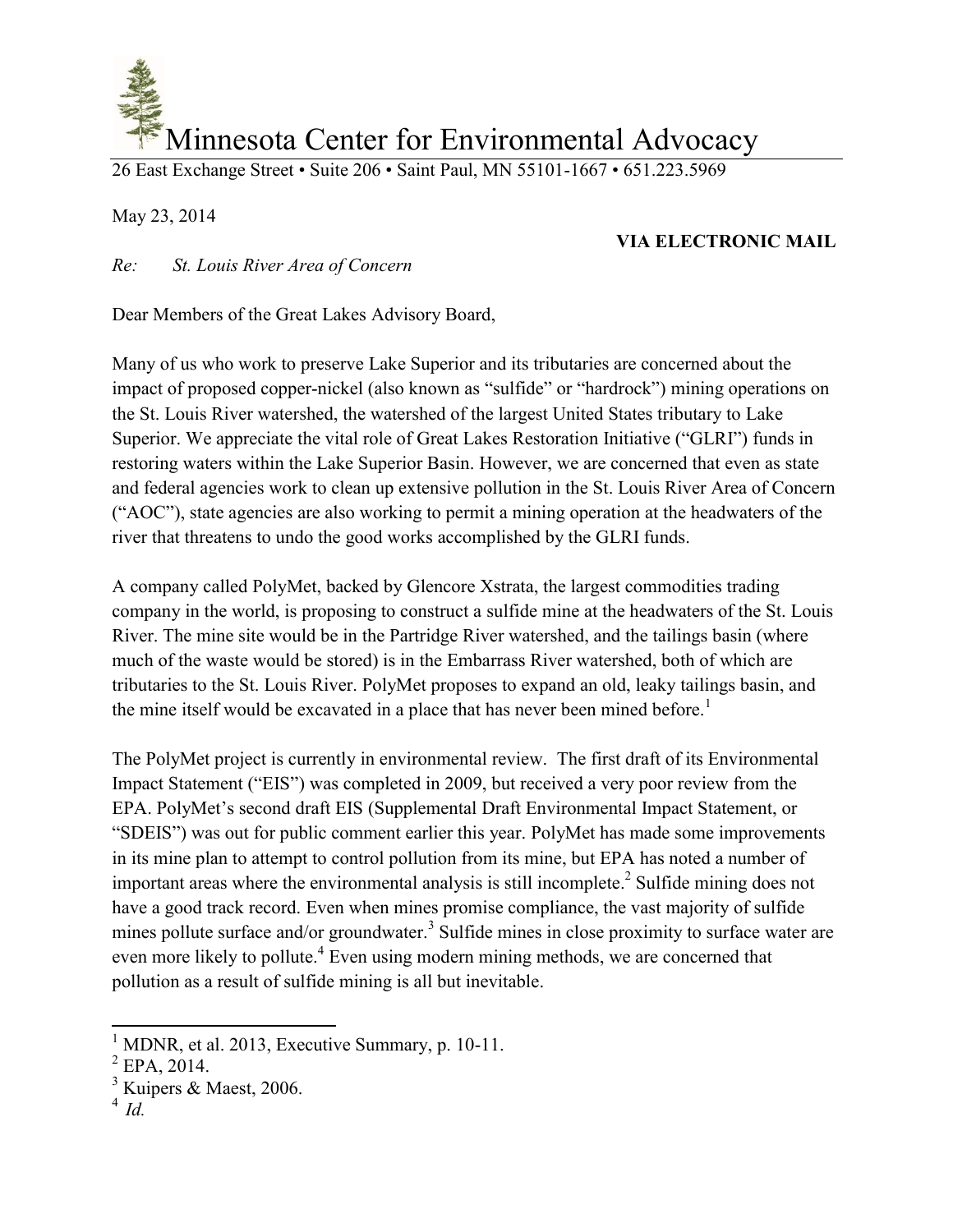## *What are the impacts of sulfide mining?*

Sulfide mining poses threats to water quality from releases of sulfur compounds (sulfates and sulfuric acid) and heavy metals, as well as destruction of wetlands. Sulfide mining is different from traditional taconite mining in the Lake Superior watershed, some of which has also contributed to existing problems in the St. Louis River. Sulfide mining poses increased environmental risks. The targets of sulfide mining are metals – copper, nickel, zinc, platinum, palladium, and gold -- that are embedded in sulfide-bearing rock. When this rock is blasted and pulverized, sulfides are exposed to air and water, and may generate sulfuric acid, which is toxic to plants and animals. Sulfuric acid also increases leaching of heavy metals out of the rock.<sup>5</sup> Those heavy metals are toxic to plants, to animals, and to people, as well.

Heavy metals may be a problem even if sulfuric acid never develops. Mercury, arsenic, copper and zinc are among the metals that are dangerous to humans, plants, and animals that water can carry away from a sulfide mine site.<sup>6</sup> Finally, sulfide mining produces very large volumes of sulfates, $\alpha$  which convert to hydrogen sulfide in the sediment in wetlands, lakes, ponds and rivers. Hydrogen sulfide is toxic to wild rice and other plants.<sup>8</sup> Sulfates also increase mercury bioaccumulation in the food chain.

## *What are the problems with the analysis in PolyMet's SDEIS?*

**Sulfide mining would require decades, or even centuries, of water quality treatment after mining is complete**. Many taconite companies that have mined in this area have gone bankrupt and disappeared. These sites later become the responsibility of public entities to clean up, when funds are available. The history of sulfide mining is no different – total cleanup costs for existing hardrock mines are estimated at \$57 - 67 billion, and in many cases there is no company to bear those costs.<sup>9</sup> PolyMet proposes to mine for 20 years. But after the mine closes, the site will stay polluted for much, much longer. In fact, the Minnesota Department of Natural Resources has said that it doesn't know how long PolyMet will need to treat the water.<sup>10</sup> But the existing data from the mining company suggests that it will be at least 200 years at the mine site, and at least 500 years at the plant site.<sup>11</sup> PolyMet's plan after the mine closes calls for two wastewater

 $\overline{\phantom{a}}$ 

 $<sup>5</sup>$  MDNR et al., 2013, p. 5-51.</sup>

<sup>6</sup> Kuipers & Maest, 2005.

 $^7$  Myers, 2014a, p. 17.

<sup>8</sup> Pastor, 2013; Myrbo, 2013; Oseid & Smith, 2011.

 $<sup>9</sup>$  Gestring, 2013.</sup>

<sup>10</sup> Dunbar & Kraker, 2013.

<sup>11</sup> *Id.*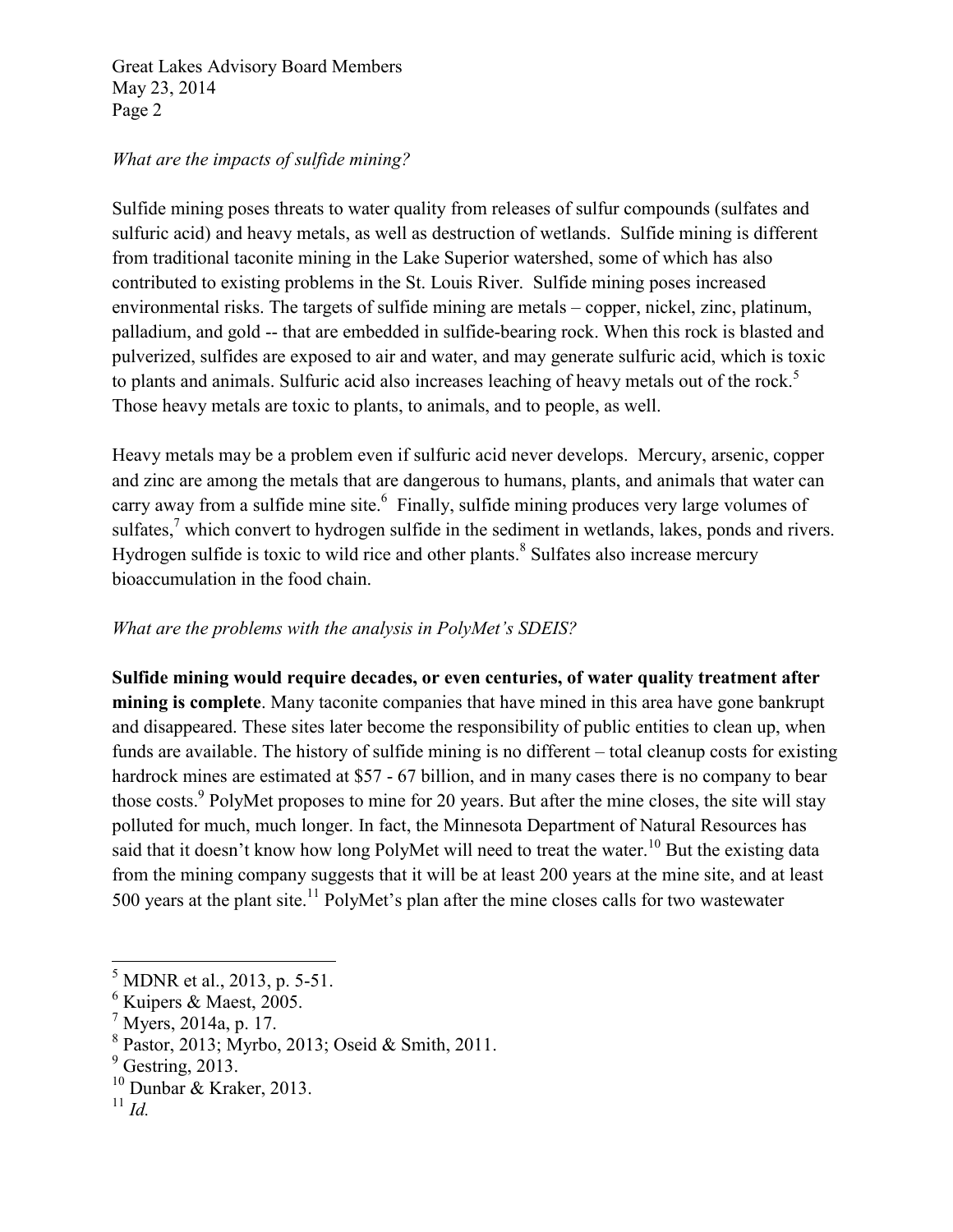treatment plants that both use an expensive form of reverse osmosis, as well as systems to collect and pump the water. $^{12}$ 

**PolyMet fails to analyze the impacts of mercury**. The St. Louis River is already polluted with mercury.<sup>13</sup> The source of this mercury contamination is still being studied, but likely culprits include airborne mercury, waterborne mercury, and waterborne sulfates, which promote mercury methylation.<sup>14</sup> PolyMet will unearth rock that contains both mercury and sulfates and PolyMet's changes in hydrology will also increase downstream mercury levels. While PolyMet proposes to treat the water it can capture before the water runs off the site to remove sulfates, other water will escape untreated into nearby wetlands and rivers.<sup>15</sup> Moreover, PolyMet does not have a strategy for treating the water for mercury; indeed, PolyMet constructed a water model that addressed over 25 different pollutants, but not mercury. PolyMet's project has the potential to increase mercury impairments in the St. Louis River,  $16$  and the EPA has concluded that PolyMet's analysis of mercury releases and bioaccumulation is insufficient.<sup>17</sup> Increasing mercury is inconsistent with the Lake Superior Zero Discharge Demonstration Program and the Lake Superior Lakewide Management Plan ("LaMP").

**PolyMet's model of ground and surface water impacts is flawed.** A water model is designed to predict how much water will travel from the mine site and tailings basin to nearby wetlands, lakes, rivers and groundwater – and how polluted that water will be when it gets there. PolyMet's model made unrealistically low predictions for groundwater volume (or "recharge").<sup>18</sup> The Great Lakes Indian Fish and Wildlife Commission ("GLIFWC") and Minnesota Department of Natural Resources data demonstrates that the assumptions of the water model are flawed.<sup>19</sup> but PolyMet has yet to fix its model. In addition, PolyMet's model and the SDEIS assume that bedrock under both the mine and tailings site has no fractures and water never travels through the bedrock.<sup>20</sup> This assumption is clearly inaccurate,<sup>21</sup> and several agencies, including the U.S. EPA, the Minnesota Geological Survey, and the Minnesota Department of Health (which is responsible for regulation of groundwater quality) have pointed out this critical flawed

 $\overline{a}$ 

- <sup>18</sup> Dunbar & Kraker, 2014; Myers, 2014c.
- <sup>19</sup> GLIFWC, 2014; Lehr, 2014.

<sup>21</sup> Lehr, 2014; GLIFWC, 2014.

 $12$  MDNR, et. al., 2013.

 $13$  Anderson, et al., 2013.

<sup>14</sup> Weiner, et al., 2006; Coleman Wasik, et al., 2012.

<sup>&</sup>lt;sup>15</sup> MDNR, 2013; Myers, 2014b.

<sup>&</sup>lt;sup>16</sup> Branfireun, 2014.

<sup>&</sup>lt;sup>17</sup> EPA, 2014.

<sup>20</sup> Myers, 2014a.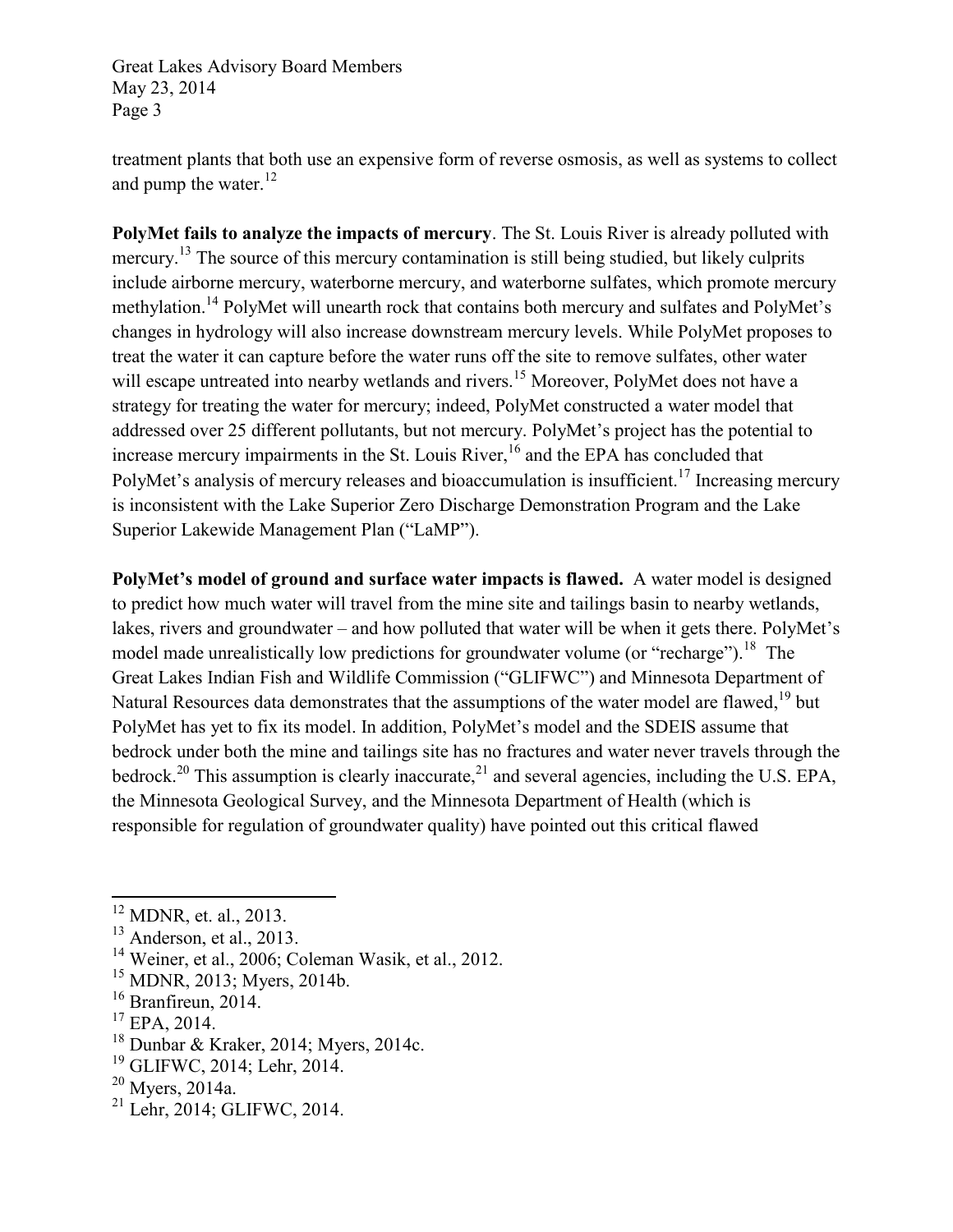assumption.<sup>22</sup> If PolyMet produces a corrected model, it will show that polluted water may travel both faster and farther from the site than originally predicted.<sup>23</sup>

**The agencies have analyzed the impacts of PolyMet assuming that little pollution will seep from mine wastes, tailings or pipelines.** Although PolyMet has designed a water collection system for the permanent waste rock pile at the mine and tailings piles, neither permanent waste facility is lined and neither can control seepage from the bottom of these huge piles.<sup>24</sup> The tailings basin collection plan also fails to consider or control seepage to the east and south of the tailings piles.<sup>25</sup> PolyMet's designs may be improvements over its earlier proposal, but these plans don't control many sources of seepage, may not operate as modeled, and may fail completely, especially given that they are expected to perform perfectly for decades or centuries.<sup>26</sup> Tailings dams leak or fail, pipelines break and wastewater treatment systems malfunction with unnerving regularity, even in modern mines.<sup>27</sup> Yet PolyMet's model only evaluated the environmental impact of its mine assuming that almost no pollution will seep or leak to surface and groundwater from pipelines, mine pits, waste rock and tailing piles.

**The agencies have yet to propose any financial assurance for the PolyMet mine.** Minnesota law requires financial assurance for sulfide mines.<sup>28</sup> Financial assurance is a sort of "damage" deposit" that the mining companies must provide to the state before they start construction that would cover the costs of cleanup at the mine site. PolyMet estimates that the cost of operating water treatment plants and related systems after cleanup would range between \$3.5 and 6 million per year, for an undisclosed number of years.<sup>29</sup> At the more conservative range, this could yield a total number of \$1.2 to 6 billion (based on ranges between 200 and 500 years of water treatment). EPA has requested that more information be provided on financial assurance.<sup>30</sup> If PolyMet closes suddenly and declares bankruptcy, or there is some catastrophe at the mine, it remains unclear whether there will be either the funds or the political will to protect Lake Superior.

**PolyMet's mine may ultimately harm more than 8,200 acres of wetlands and it has no plan for mitigating most of its impacts.** PolyMet will directly destroy over 900 acres of wetlands to

 $\overline{a}$ 

- <sup>25</sup> Lehr, 2014; GLIFWC, 2014; EPA, 2014.
- <sup>26</sup> Malusis, 2014.
- $27$  Gestring, 2012.
- <sup>28</sup> Minnesota Rule 6132.1200.
- <sup>29</sup> MDNR, et al., 2013.
- $30$  EPA, 2014.

 $22$  EPA, 2014; Minnesota Geological Survey, 2014; Minnesota Department of Health, 2014.

 $23$  Myers, 2014b.

 $24$  MDNR, et al., 2013.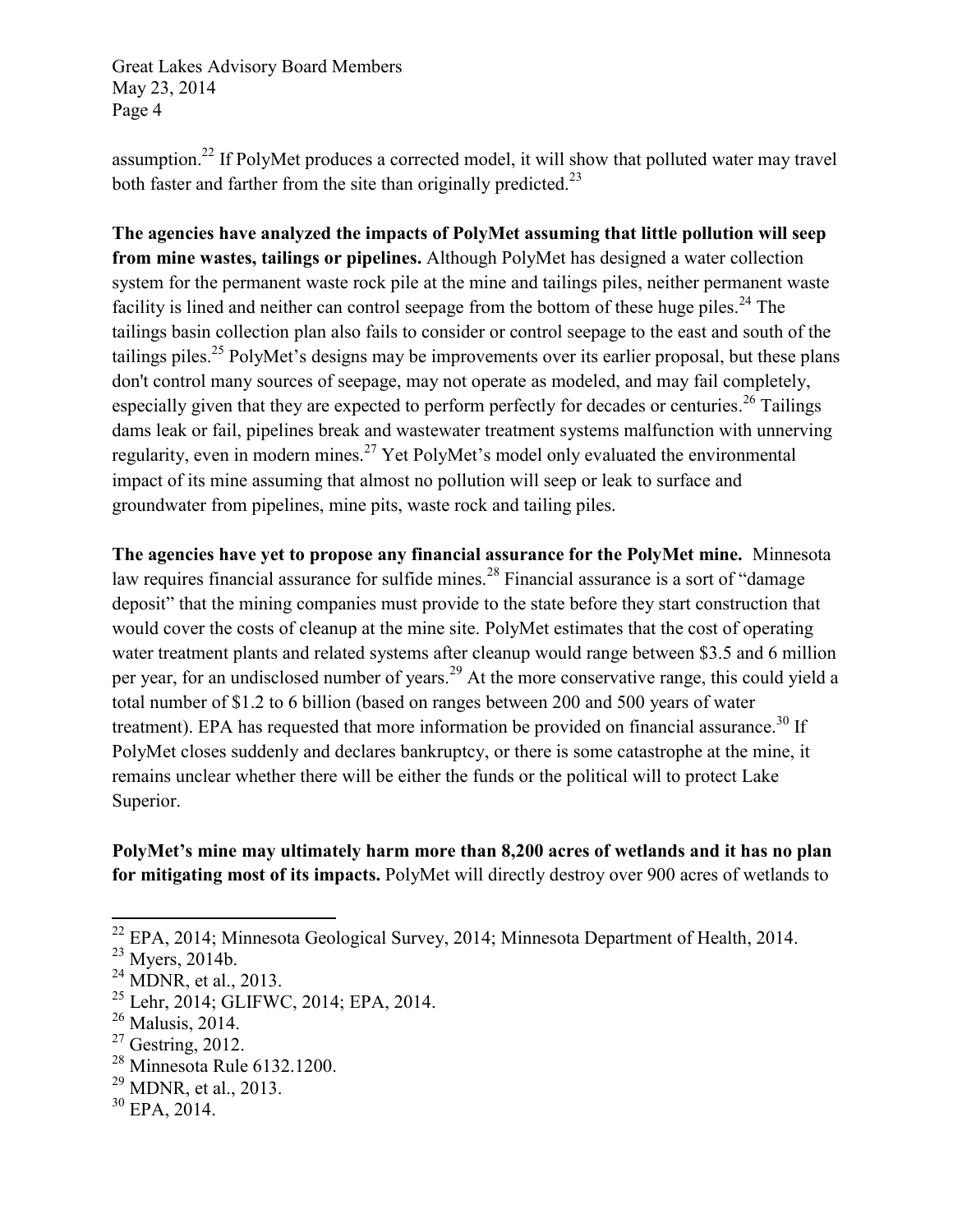build its mine.<sup>31</sup> But water pollution, changes at the tailings site and digging mine pits nearly 700 feet deep will harm wetlands for many acres around – potentially over 7,300 acres, according to PolyMet's own estimates.<sup>32</sup> PolyMet is required by state and federal law to replace all the wetlands it damages. Yet PolyMet has only proposed ways to mitigate about 900 acres of directly destroyed wetlands, and most of that mitigation would take place outside the Lake Superior Basin.<sup>33</sup> PolyMet has no plans in place to mitigate another 7,300 acres of impaired or destroyed wetlands. These wetlands currently provide services to the St. Louis River watershed, such as protection of water quality, habitat, recreational opportunities and mercury and carbon sequestration, all of which could be lost forever.

**In summary**, we are concerned that even as the GLRI funds diligent cleanup efforts throughout the Lake Superior Basin as well as in the St. Louis River watershed, proposed sulfide mining operations threaten to pollute the watershed and undo the excellent efforts of state, federal and tribal entities to reverse years of mining and industrial pollution. We strongly encourage the GLRI Advisory Committee to investigate this matter further.

Sincerely,

| Scott Strand, Executive Director            | Mark Fink, Senior Attorney                |
|---------------------------------------------|-------------------------------------------|
| Minnesota Center for Environmental Advocacy | Center for Biological Diversity           |
| Kristin Larsen, Executive Director          | Richard Staffon, President                |
| Friends of the Cloquet Valley State Forest  | W.J. McCabe Chapter IWLA                  |
| Kevin Proescholdt, Conservation Director    | Betsy Daub, Policy Director               |
| <b>Watershed Watchers</b>                   | Friends of the Boundary Waters Wilderness |
| Susan Sheridan Tucker, Executive Director   | Steve Morse, Executive Director           |
| League of Women Voters Minnesota            | Minnesota Environmental Partnership       |
| Margaret Levin, Executive Director          |                                           |

Sierra Club North Star Chapter

 $\overline{\phantom{a}}$  $31$  MDNR, et al., 2013.

 $rac{32}{1}$   $rac{1}{1}$ 

<sup>&</sup>lt;sup>33</sup> Glaser, 2014.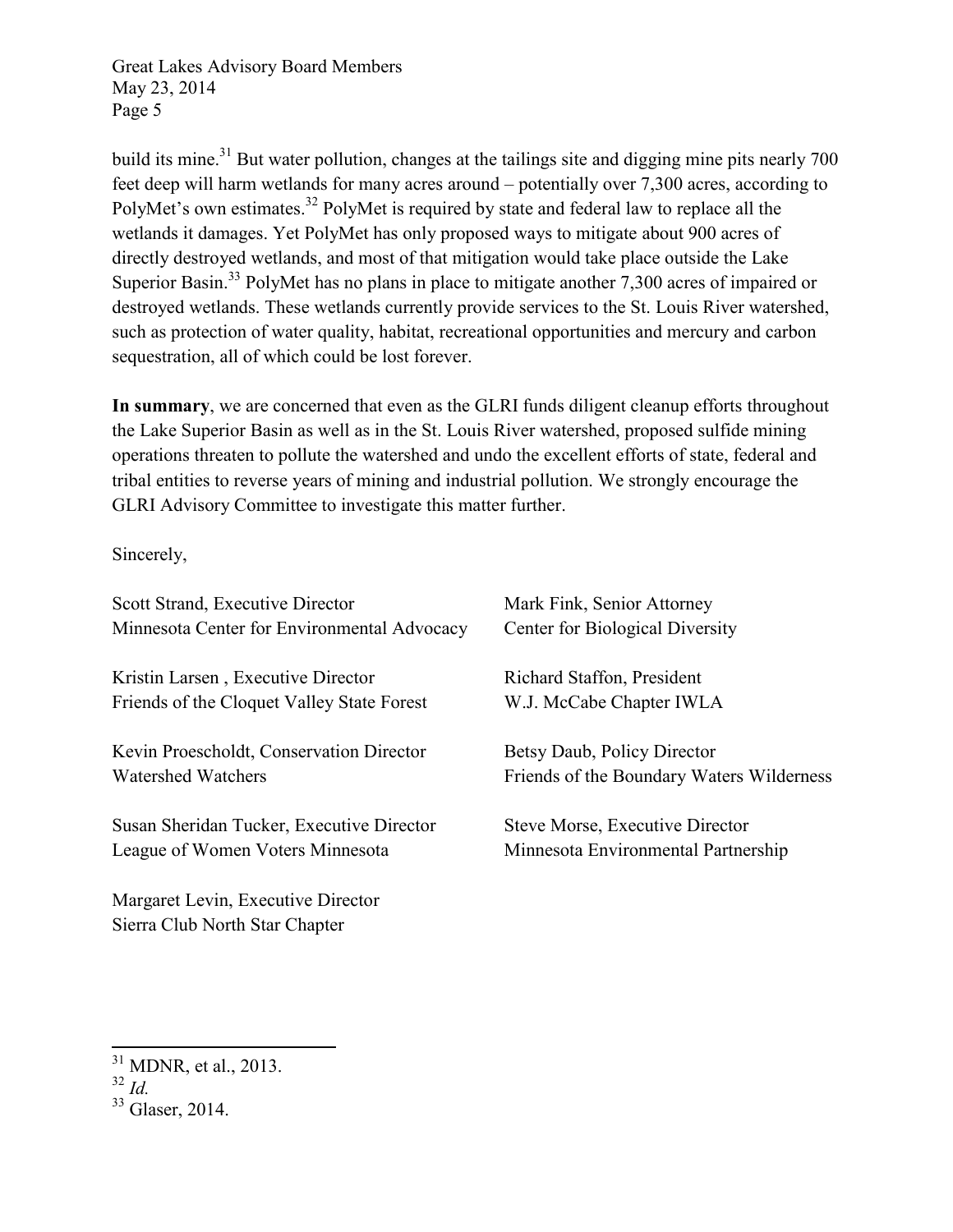## **Reference List**

Letter to Great Lakes Advisory Board, May 23, 2014

Anderson, C., et al. (2013). St. Louis River Watershed Monitoring and Assessment Report. *Minnesota Pollution Control Agency*. Available at: http://www.pca.state.mn.us/index.php/viewdocument.html?gid=19270.

Branfireun, B. (2014). Expert Opinion Brian Branfireun: Concerning the NorthMet Mining Project and Land Exchange Supplemental Draft Environmental Impact Statement. Prepared for WaterLegacy. Available from MCEA upon request.

Coleman Wasik, J., et al. (2012). Methylmercury Declines in a Boreal Peatland When Experimental Sulfate Deposition Decreases. *Environ. Sci. Technol.*, Vol. 46, 2012. Available from MCEA upon request.

Department of Natural Resources ("MDNR"), et al. (2013). Supplemental Draft Environmental Impact Statement. Available at Minnesota Department of Natural Resources website http://dnr.state.mn.us/input/environmentalreview/polymet/index.html

Dunbar, E. & Kraker, D. (December 5, 2013) Water Treatment a Central Question in PolyMet's Environmental Study. *Minnesota Public Radio*. Available at: http://www.mprnews.org/story/2013/12/05/environment/polymet-environmental-review.

Gestring, B. (2012). U.S. Copper Porphyry Mines Report: The Track Record of Water Quality Impacts Resulting from Pipelines Spills, Tailings Failures and Water Collection and Treatment Failures. *EarthWorks*. Revised November, 2012. Available at: http://www.earthworksaction.org/library/detail/us\_copper\_porphyry\_mines#.U3EuGPldW4g.

Gestring, B. (2013). Polluting the Future: How Mining Companies are Contaminating our Nation's Waters in Perpetuity. *EarthWorks*. Available at: http://www.earthworksaction.org/files/publications/PollutingTheFuture-FINAL.pdf.

Glaser, P. (2014). Report on Wetland Components of the EIS. Prepared for Minnesota Center for Environmental Advocacy. Available from MCEA upon request.

Great Lakes Indian Fish & Wildlife Commission ("GLIFWC"). (2014). Comments on PolyMet Supplemental Draft Environmental Impact Statement. Available from MCEA upon request

Kuipers, J. & Maest, A. (2005) Comparison of Predicted and Actual Water Quality at Hardrock Mines: The Reliability of Predictions in Environmental Impact Statements. *Earthworks*. Available at: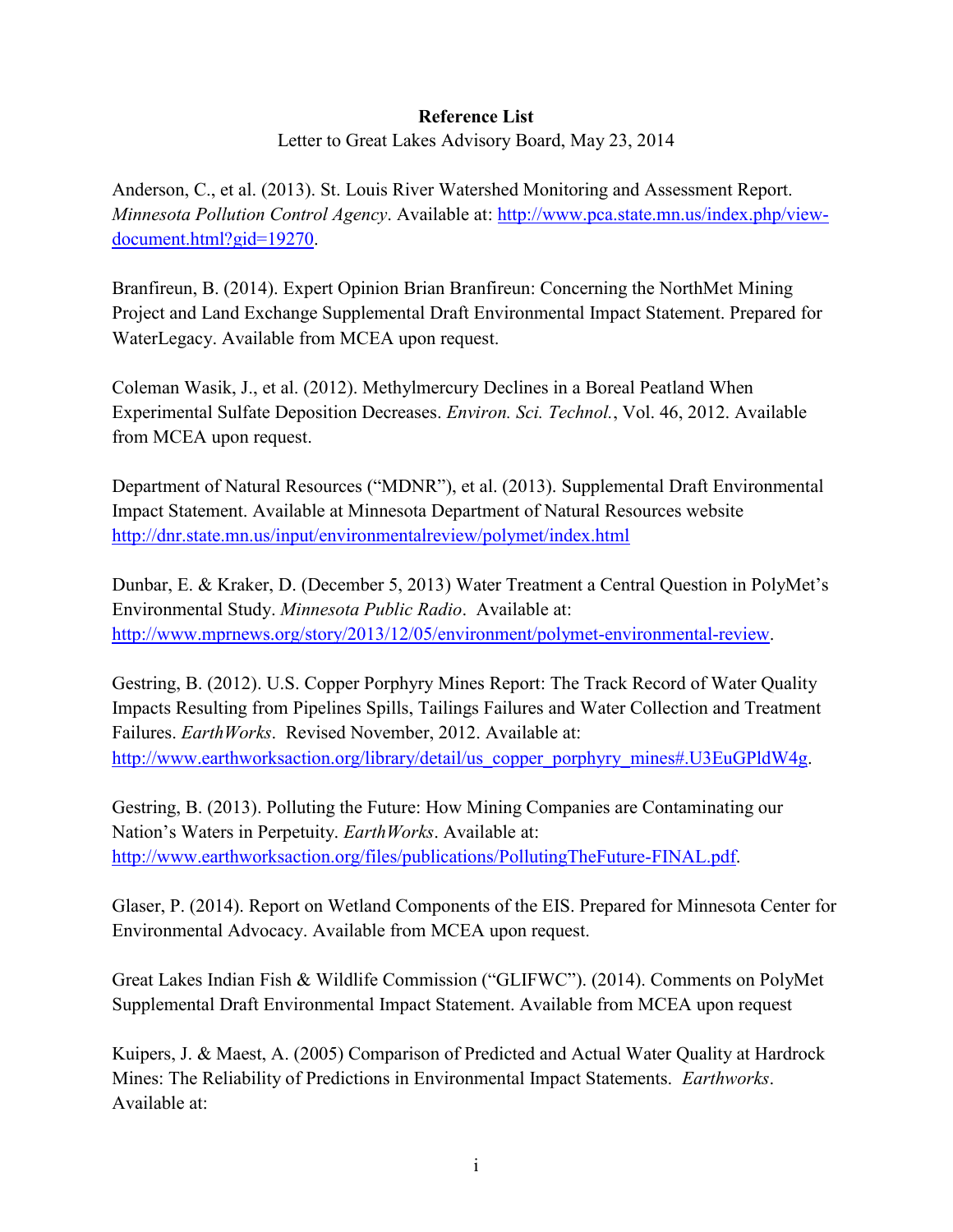http://www.earthworksaction.org/library/detail/comparison\_of\_predicted\_and\_actual\_water\_qual\_ ity at hardrock mines/#.U3Eiv ldW4g.

Kuipers, J. & Maest, A. (2006). Predicting Water Quality at Hardrock Mines: Methods and Models, Uncertainties, and State-of-the-Art. *EarthWorks*. Available at: http://www.earthworksaction.org/library/detail/predicting\_water\_quality\_at\_hardrock\_mines/#.U 3EjAvldW4g.

Kruse, G. (2013). Office Memorandum: Partridge River Base Flow Analysis MDNR Gage #H03155002. *Minnesota Department of Natural Resources*. Available from MCEA upon request.

Lehr, J. (2014). Technical Memorandum: Summary of Comments Resulting from Review of NorthMet Mining Project and Land Exchange Supplemental Draft Environmental Impact Statement. Prepared for WaterLegacy. Available from MCEA upon request.

Malusis, M. (2014). Containment System Assessment Report, Supplemental Draft Environmental Impact Statement (SDEIS), NorthMet Mining Project and Land Exchange. Prepared for Minnesota Center for Environmental Advocacy. Available from MCEA upon request.

Minnesota Department of Health. (2014). Comments on PolyMet Supplemental Draft Environmental Impact Statement. Available from MCEA upon request

Minnesota Geological Survey. (2014). Comment on the NorthMet Supplemental Draft Environmental Impact Statement. *University of Minnesota*. Available from MCEA upon request.

Myers, T. (2014a). Review of the Water Quality Modeling: NorthMet Mine and Plant Site. Prepared for Minnesota Center for Environmental Advocacy. Available from MCEA upon request.

Myers, T. (2014b). Groundwater Flow and Transport Modeling: NorthMet Mine and Plant Site. Prepared for Minnesota Center for Environmental Advocacy. Available from MCEA upon request.

Myers, T. (2014c). Technical Memorandum: Review of the Supplemental Draft Environmental Impact Statement NorthMet Mining Project and Land Exchange. Prepared for Minnesota Center for Environmental Advocacy. Available from MCEA upon request.

Myrbo, A. (2013). Wild Rice Sulfate Standard Field Surveys 2011, 2012, 2013: Final Report. *University of Minnesota*. Available from MCEA upon request.